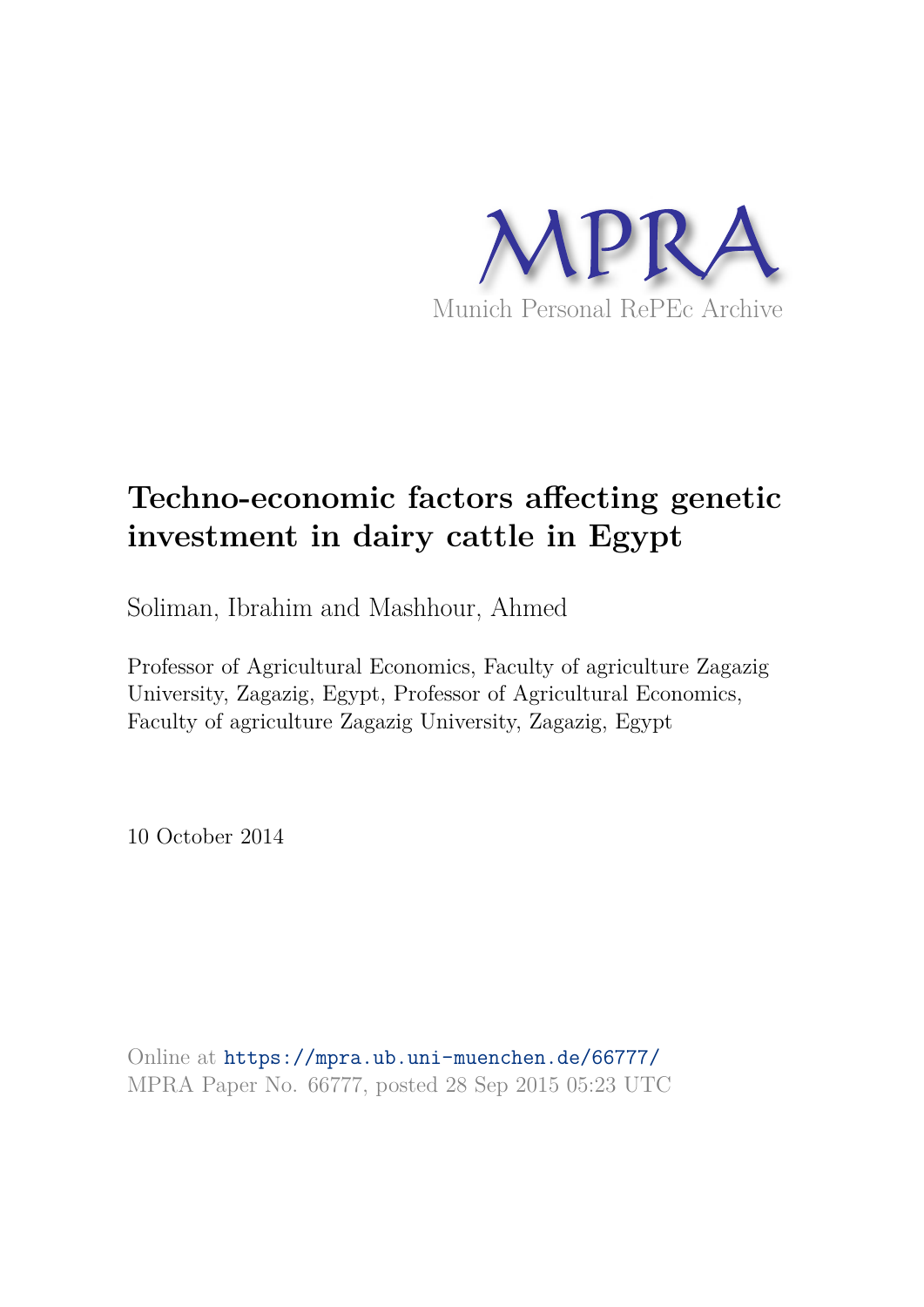

Global Advanced Research Journal of Agricultural Science (ISSN: 2315-5094) Vol. 4(3) pp. xxx-xxx, March, 2015. Available online http://garj.org/garjas/index.htm Copyright © 2015 Global Advanced Research Journals

*Full Length Research Paper*

## **Techno-Economic Factors Affecting Genetic Investment in Dairy Cattle in Egypt**

By Ibrahim Soliman\* & Ahmed Mashhour\* \*Professor of Agricultural Economics, Faculty of agriculture Zagazig University, Zagazig, Egypt

#### *ABSTRACT*

Vertical expansion in Egyptian livestock is the only feasible approach for development, particularly, milk production. This is due to lack of natural range, enough feed supply and competition between food production and feed production in using the very limited water resources supply and irrigated agricultural land in Egypt. In addition Egypt has a comparative advantage in milk production. However, the milk yield of the domestic cattle is still much below the world average. Vertical expansion means to raise the productivity, via genetic investment. The study used a field sample survey data to apply a designed mathematical investment flow model up to fifth calving of the dam's daughter, to test the impact of a set of technical and economic factors on the predicted economic rate of return (ERR) of the genetic improvement via an artificial insemination (A.I) program of the domestic dairy cattle.

The results showed that (ERR) at the most probable level of both economic and productive variables was 23.3%, when A.I. of a sire's semen with PDM around 865 Kg **of** milk was applied, which was much higher than the average interest rate in Egyptian market (14%) and the inflation rate in milk price (11%). If the genetic improvement faced 10% increase in the number of services for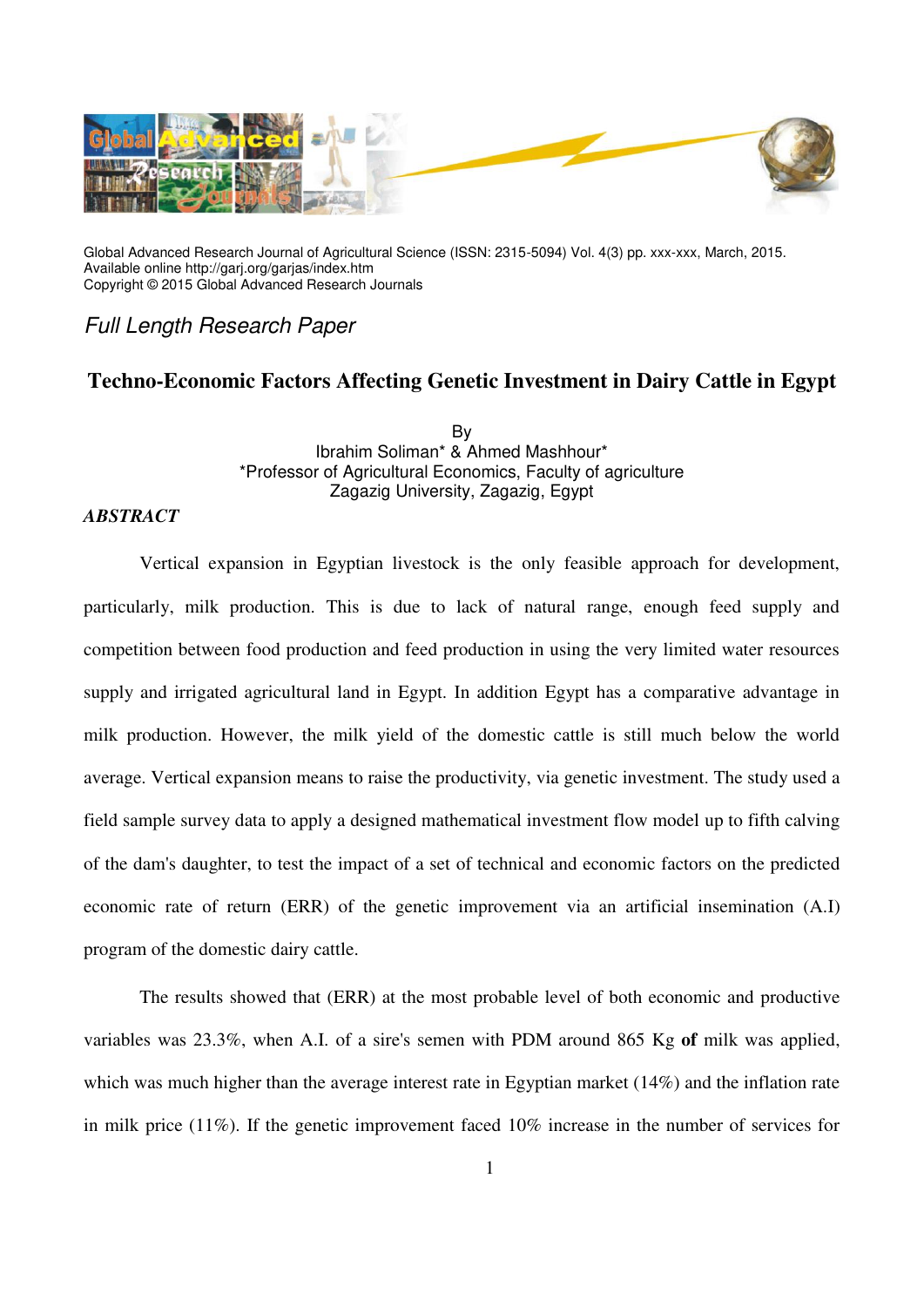conception, age at first calving and calving interval, the ERR decreased by 6%. An increase in the feed costs by 10% regressed the ERR by 7%. A 10% increase in the number of service for conception, age at first calving and the calving interval decreased the ERR by 3.1%, 2% and 1.1%, respectively. Such model is suitable for assessment of the feasibility of genetic improvement programs in developing countries.

*Key Words:* Vertical expansion, Genetic investment in dairy cattle, Economic Rate of Return *INTRIDUCTION* 

There are evidences that Egypt has a comparative advantage in milk production, rather than red meat production, (Soliman and Mashhour, 2004). Therefore, the feasible development plan supposed to give the first priority for increasing the domestic milk supply rather than red meat production, particularly that, import prices of fresh milk and dairy products are too high as highly perishable food commodities, (Soliman & Basioni, 2012). The importance of increasing the domestic production of milk in Egypt via genetic improvement stems from the lack of horizontal expansion in cattle population due to the limited feeds production because of water and agricultural land resources constraints. In addition, there is high competition between human demand for food production and livestock demand for feed production from such limited resources and Egypt has almost no natural range land, (Sharaf, Soliman and Salim, 1987). The main fodder is Egyptian clover (Berseem). It is a winter season crop (Oct. – May) which determines the milking head numbers and then the calf-crop. Therefore, the increase in dairy heads beyond the carrying capacity goes for slaughter, (Soliman, 2007). Above all, the milk yield of domestic cattle is below the world average, while there is a deficit in domestic milk production to cover the Egyptian effective demand, (Soliman, 2008). Accordingly, the only possible approach for livestock development in Egypt is to fix the stock capacity within the balanced number with feed availability, and focusing on the vertical expansion in yield, particularly, milk yield, (Soliman, 2007).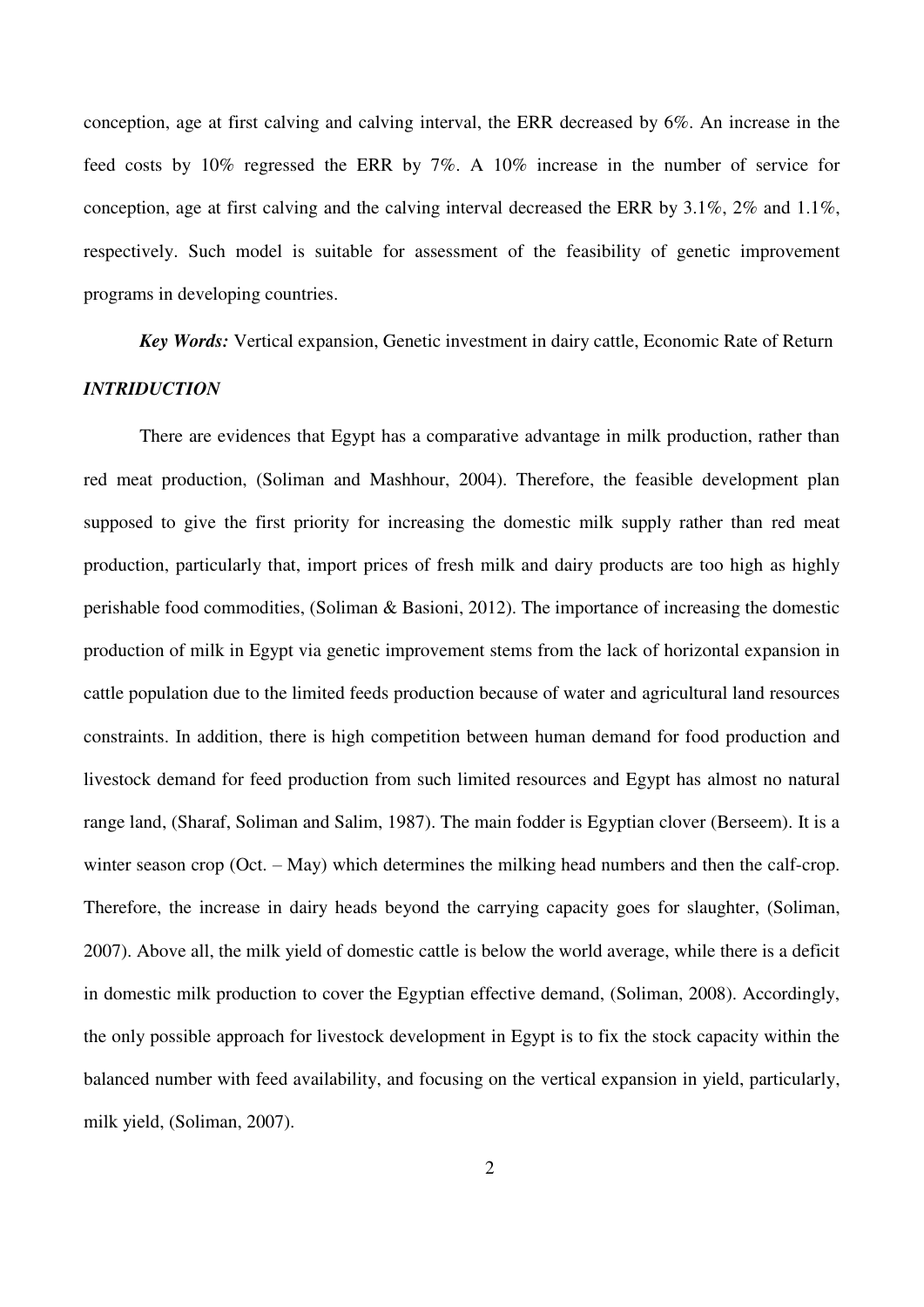As livestock is a dynamic investment model of production not as ordinary investment types that characterized by depreciation pattern and treated via a systematic annual cash flow of inflow of costs and outflow of revenues, it needs special financial treatment, (Soliman, 1985). The time horizon of the project life span is determined by the production cycle of the dairy cow and its daughters. The reproductive criteria are all functions of time. The major reproductive criteria are age at first calving, service period, calving interval. The milk yield level and persistency period requires adjustment for cow age and milking season order (Mashhour, 1995). Feed efficiency is also an important techno-economic variable that affect the milk productivity and profitability and represents the highest proportion of the operation costs of dairy cattle farms, (Brown, 1979). Most, of text books on feasibility studies of agricultural projects avoided such dynamic models, (Lumby, 1991), (Gittenger, 1982), (Barnard, and Nix, 1979), (Brown, 1979). Even the previous studies applied assessment of the sire's Predicted difference restricted the analysis to compare among sires in terms of the net present value (NPV) of the first caving of the daughter, (Blake, 1989) and (McMahon, 1985). This study has designed and implemented a mathematical model to estimate the economic rate of return (ERR) along the full productive life of the daughter of the cow served by A.I of the concerned sire's semen. Thereof, the study compared scenarios of the most probable estimates of ERR versus less productive and/or economic unfavorable level of milk price, price of one unit of the sire's semen, feed costs, age at first calving, number of A.I. services required for conception and calving interval.

The study was keen to quantify the productive and reproductive performance of domestic dairy cattle, either the commercial or the traditional farming system, from a sample field survey. This is because most of the published estimates of the Egyptian livestock performance were from official farms (either experimental-state farms or extension farm stations). Therefrom, such published data carried much of either positive or negative biasness, (Nigm and Soliman, 1986).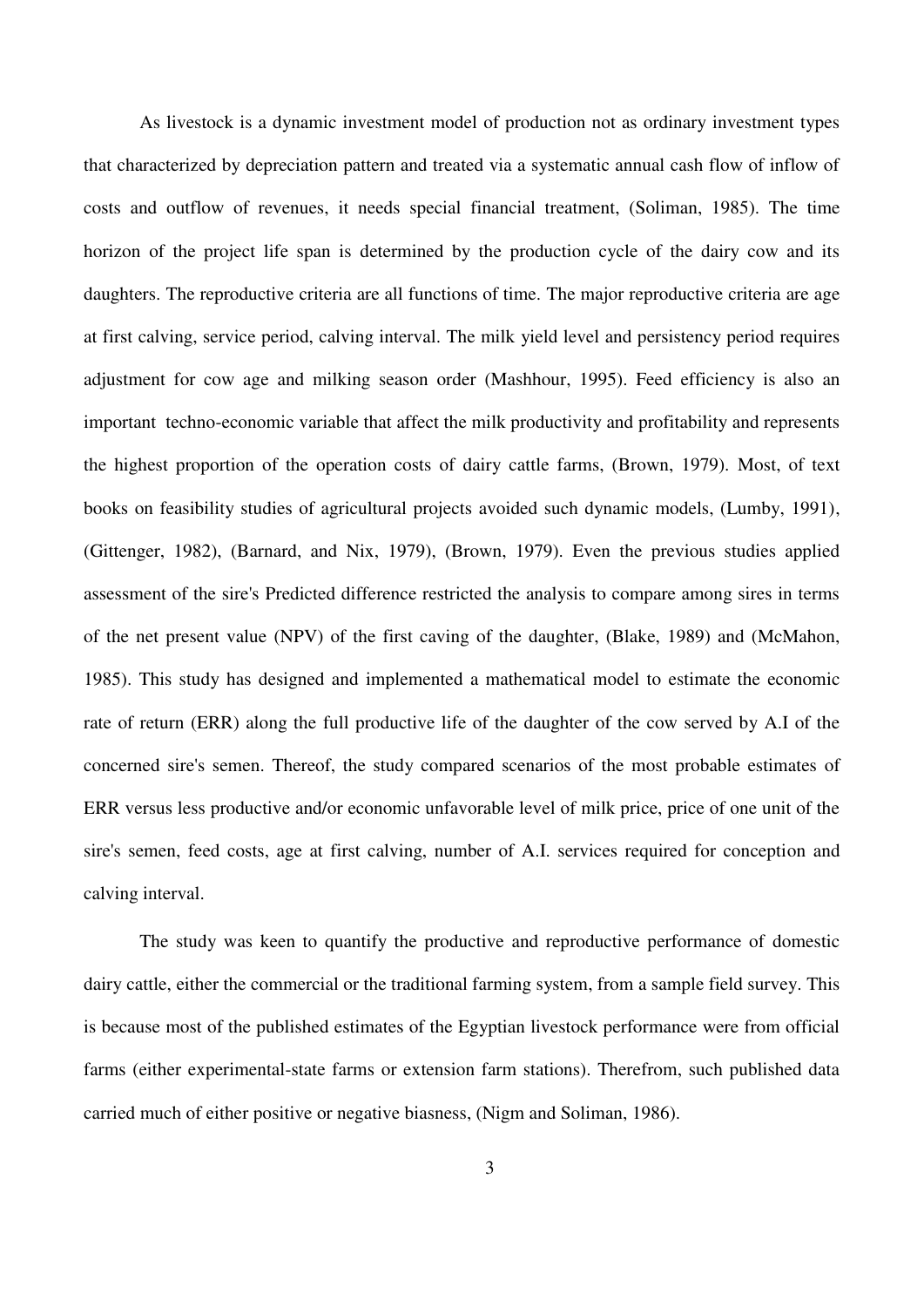#### *DETA BASE*

The data of the reproductive and productive performance criteria of the domestic dairy cattle were derived from a sample field survey in 2013. The sample strata represented the traditional mixed (livestock and crop production) small farming system and the commercial specialized livestock system. The commercial system was classified as large scale farms (more than 50 dairy cows) and small ones (less than 50 dairy cows).The sampling method was a proportioned stratified cluster random sample. The clusters were from two governorates in the East Nile delta region, which hold more than one-third of the livestock population in Egypt (Dakahlia and Sharkia governorates). The strata were the farm size classes. The total sample size was 100 farms. The subsample size of the commercial farms was 50 farms. They were classified as 33 large commercial farms and 17 small commercial farms. The subsample from traditional small farm system was 50 farms. They were selected randomly under each farm size class. They were proportional as their percentage in the cattle population structure. Therefore, 44 farms were less than 5 feddans (1-feddan =  $4200M^2$ ), i.e. 88% of the total and 12 farms with more than 5 feddans, i.e. 12% of the total. As the traditional farms are of mixed system (cattle and buffalo), the study focused only on the cattle herd on these farms. It should be mentioned that the small farms usually do not keep livestock production records, (Soliman, 2013). However, the researchers designed the questionnaire form to be able to predict the required reproductive performance criteria, assuming that the farmers usually remember the important dates along the productive cycle of his (her) herd. This, mainly, because he (she) holds almost few breeding heads and the stall is at the back of the household's house.

#### *METHODS & ANALYTICAL PROCEDURES*

The presentation of the analytical procedure was presented in a comprehensive approach via four sections. These are: the model's hypothesis, the model's equations, the definition of the model's variables and the model's assumptions.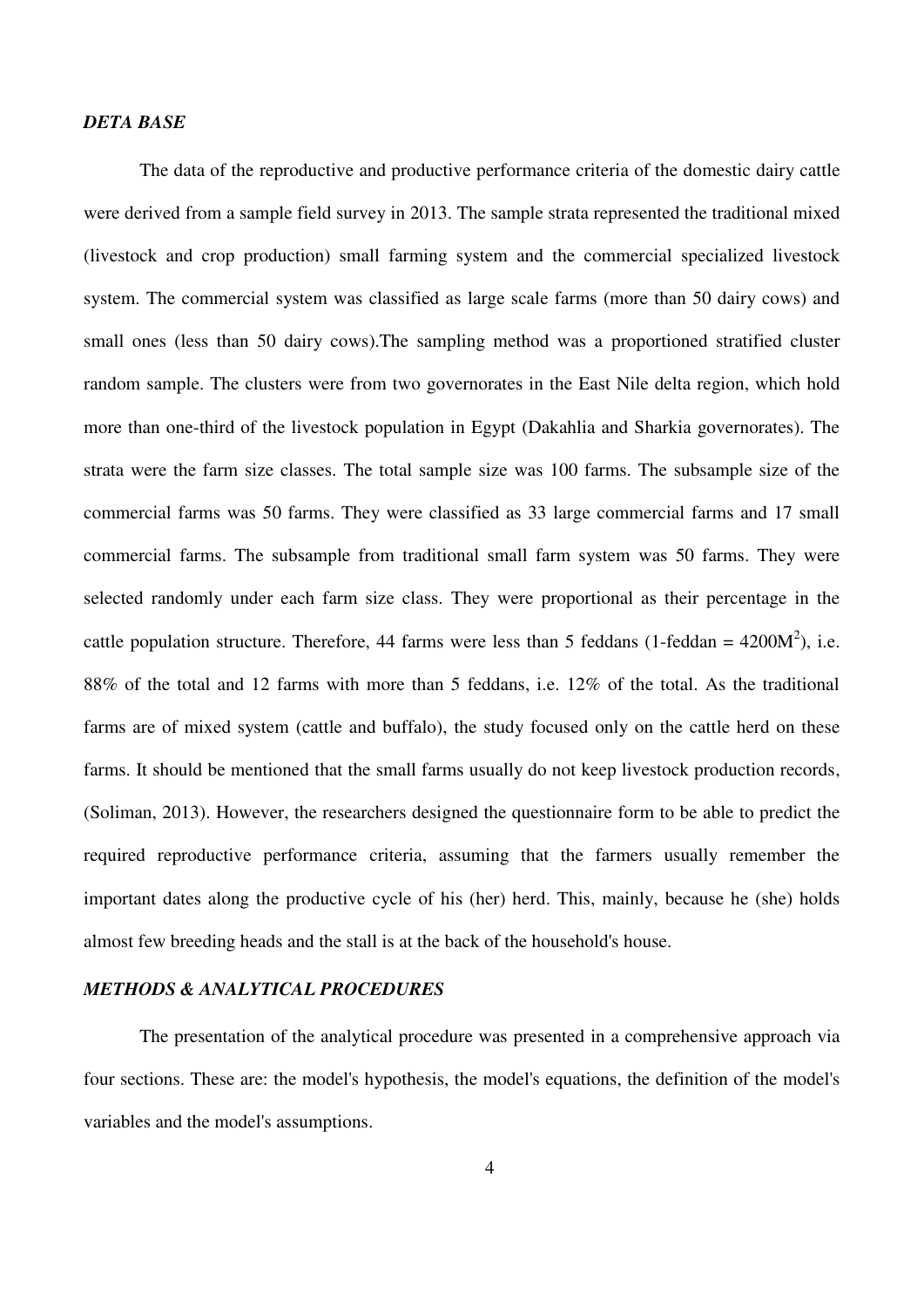#### **The Model Hypothesis**

The cash flow of the investment analysis, as a stream of both inflows (costs) and outflows (benefits) was not the classical one that changes annually, due to the nature of reproductive cycle of dairy cattle which is identified by variables that are measured in days and months. These performances are mainly the service period (the period between calving and conception of the cow), the calving interval (the sum of the gestation period and service period or a lactation period and dray period), the average number of services required for conception. Therefore, the discounting procedure used to estimate the discount rate that maximizes the return to investment was on nonsystematic periods measured in months. In addition the outflows (revenues or benefits) are generated from the improved milk yield of the daughters of the inseminated dam from the concerned breeding sire. That sire supposed to transfer what is called the "**Predicted Selection** Difference of milk of the semen**, i.e. PDM**". It is a potential quantity of milk which is expected to be added to the average yield of his daughters. The investment costs in this study, was the price of the units of A.I from a certain sire's semen. The level of such price is associated with the volume of PDM. The only considered operating costs in this model were the feed costs. This is because the feeding policy is considered a variable affecting, directly or indirectly, the productive and reproductive performance of cattle, (Pryce, 2001), (Mara, 2005). Even though, the model is valid for being expanded to include other operating costs.

#### **The Mathematical Model's Equations**

The model composes of seventeen equations, some are structural equations and others are definition ones: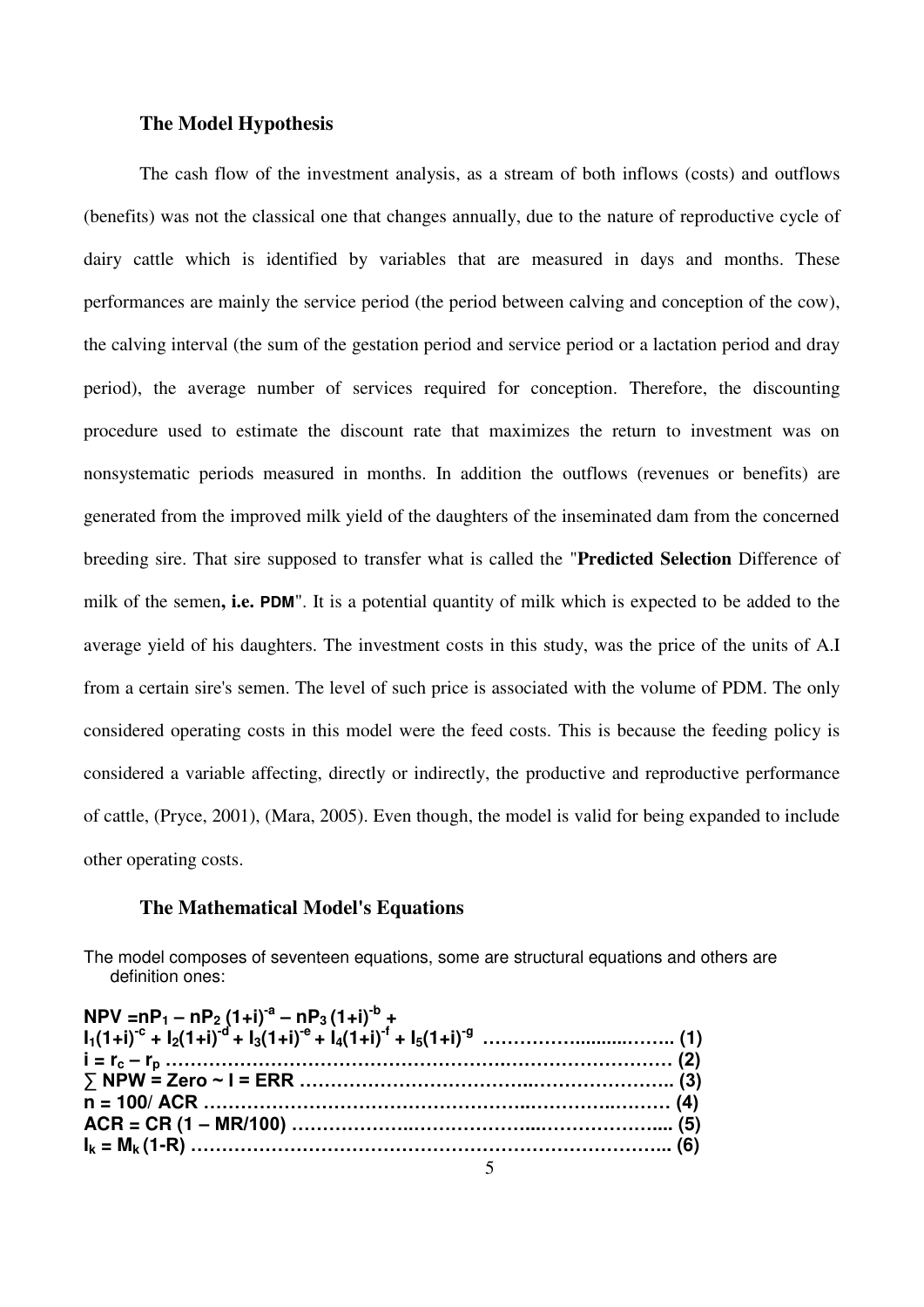| $M_k = P_m$ (PDM/MEM <sub>k</sub> ) $W_1 + P_f$ (PDF/MEF <sub>k</sub> ) $W_2 + p_p$ (PDP/MWP <sub>K</sub> ) $W_3 $ (7) |  |
|------------------------------------------------------------------------------------------------------------------------|--|
|                                                                                                                        |  |
|                                                                                                                        |  |
|                                                                                                                        |  |
|                                                                                                                        |  |
|                                                                                                                        |  |
|                                                                                                                        |  |
|                                                                                                                        |  |
|                                                                                                                        |  |
|                                                                                                                        |  |
|                                                                                                                        |  |
| <u> 1980 - Andrea Santa Alemania de la contrada de la contrada de la contrada de la contrada de la contrada de la</u>  |  |

### **Definition of the Mathematical Model's Variables**

NPV = Net present value

 $n =$  Average number of semen units per calving interval, for k intervals, where  $k = 1, 2, 3, 4$ , and 5  $ACR = Average$  calving rate  $(\%)$ 

- $CR =$  Conception rate from the 1<sup>st</sup> service (%)
- $MR = Mortality$  rate of females  $(%)$
- $P_k$  = Real price per unit of semen of the concerned sire (\$) at calving interval k
- $P_s$  = price per unit of semen of the concerned sire measured in Egyptian pounds (EGP) at calving interval k
- $E =$  Exchange rate of 1-EGP for 1-\$. It was 7.06 EGP/\$ in 2013
- $AGC = Age$  at first calving in months
- $r_c$  = interest rate in the Egyptian financial market
- $r_p$  = inflation rate of producer milk price
- $r_m = (r_c/12)$  monthly interest rate in the Egyptian financial market
- $I_k$  = gross margin above feed costs at calving interval k, generated by a daughter of the concerned sire in (EGP)
- $M_k$  = Milk income of the predicted selection difference of milk adjusted for Mature equivalent factor to milk, to adjust predicted difference for fluid milk, to predicted differences in the k lactation
- PDM = Predicted selection difference for milk yield (Kg) for the concerned Breeding Sire
- MEM = the mature equivalent factor to adjust predicted difference for milk to predicted differences in the k lactation
- $P_m$  = Average price/ 1-kg of milk at the base year (EGP)
- $R =$  Percent of feed costs in total milk income from a daughter of the concerned Breeding sire
- $M_a$  = Average income of milk production of milking season a

CI = Calving interval

 $DP = Dry$  period

#### **The Model's Assumptions**

(1) The investment period expanded to 10 years, as the outflows of the genetic investment

cover the five successive milking seasons of a daughter of the domestic dairy cow served by the

concerned sire, (2) The average age at the first calving was estimated from the field survey data, (3)

An assumption was applied that the first replacement heifer of the offspring comes from the second

calving of the served dairy cow, (4) An assumption was applied to avoid the exact date of the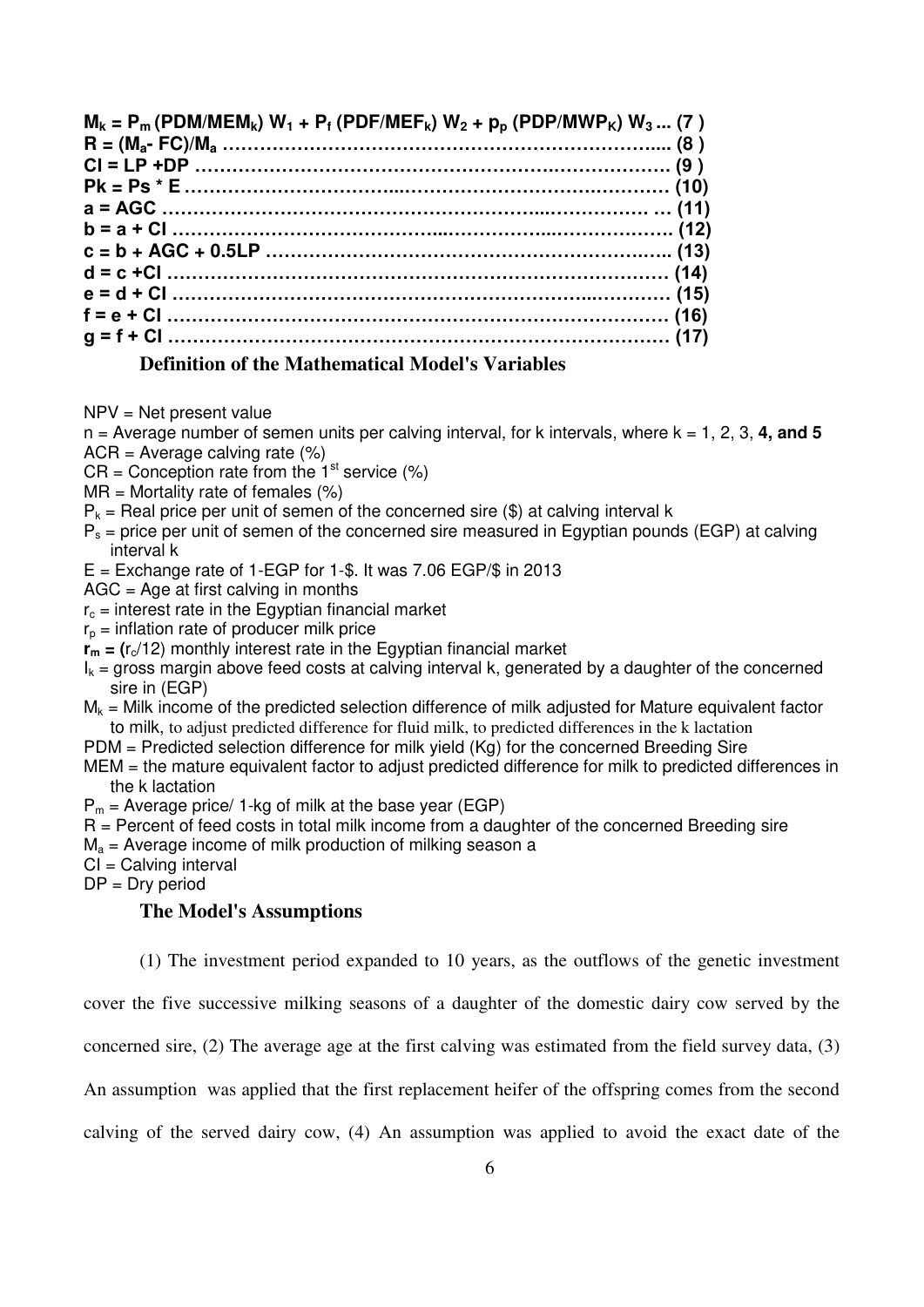conception, where the cost of the semen insemination was allocated at the onset of each calving interval, (5) The gross margin above the feed costs were introduced in the mode as a ratio of the total income, (6) As the model focused on genetic improvement of the milk yield and assuming that the off-take rate for slaughter is mainly affected by the calving rate and calves mortality rate, thereby the income generated from the calves crop was neglected, (7) The minimum nominal interest rate was the interest rate associated with the loans for purchasing cattle for breeding in 2013, (8) Such interest rate was used as a standard to compare it with the rate of investment generated from the dairy cattle genetic improvement. The later was considered feasible if it was higher than the standard rate and also above the inflation rate in milk price, (9) the base period was considered as the time of introducing the first semen service, (10) the discounted net present value was calculated on monthly base rather than yearly base

## *RESULTS & DISCUSSION*

The most probable reproductive performance of the domestic dairy cattle was presented in (Table, 1). The average age at first calving was around 33.7 months and the calving interval reached 387 days. The required number of services for conception was around 1.59. However, the impacts of the cow age and the order of the lactation season have been taken into consideration via correction for the Mature Equivalent Factor of milk, (MEM), of Dairy cattle as shown in (Table 2)

Table 2, shows the mature equivalent factor (MEM) to adjust predicted difference of milk (PDM) in the k lactation. It is assumed in the implemented model that the mature calving season is the 4<sup>th</sup> season. At the mature season the predicted difference of milk would reach its full performance, i.e. MEM equals 1, and no more increase in the milk yield of the daughter. Therefore, the increase in the daughter milk yield would reach its full potential incremental increase (865 kg) of milk, as PDM in (Table 1). Such amount would be fully added to the average milk yield per cow of the herd.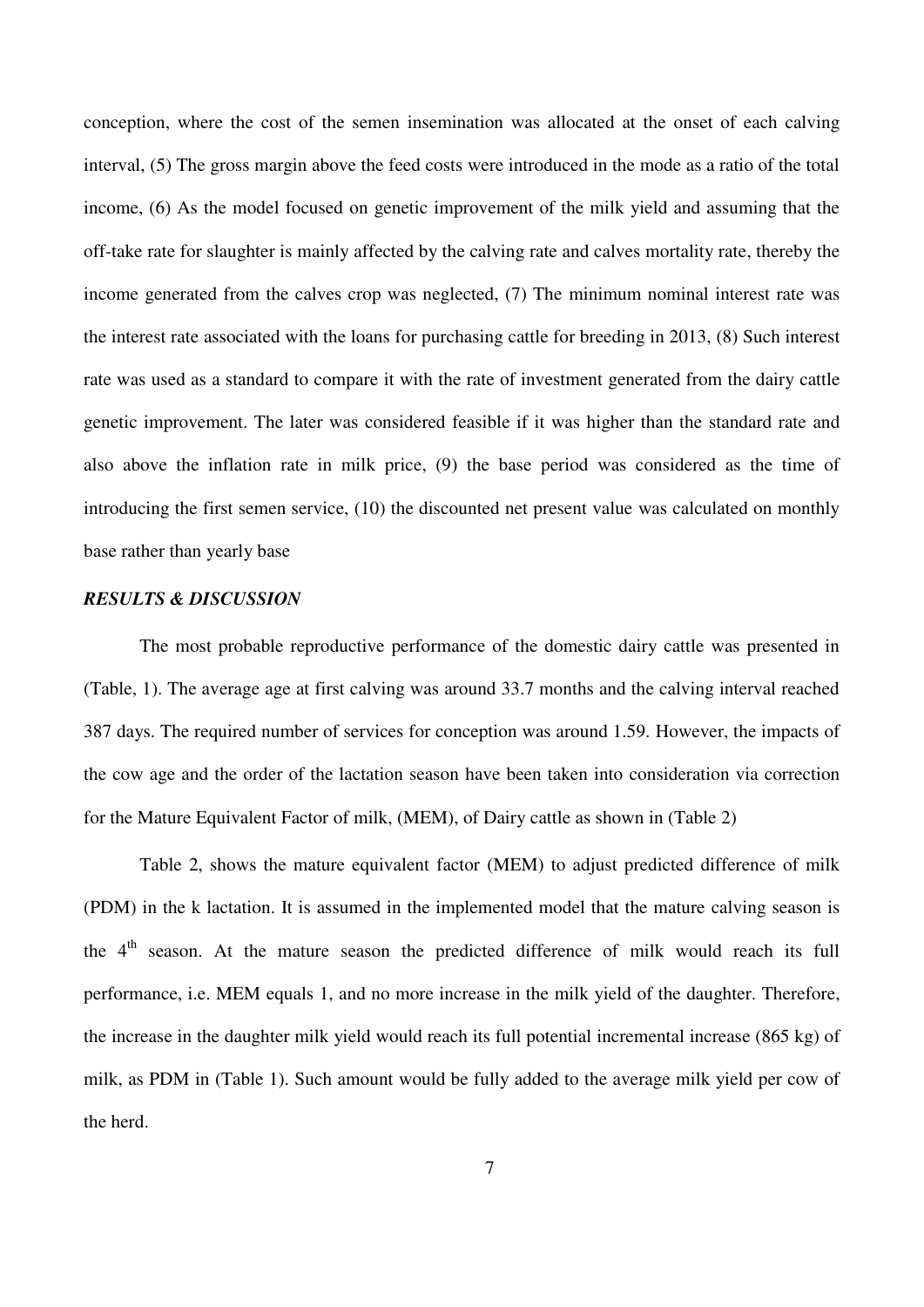The most probable Economic Rate of Return (ERR) was the discount rate, which made the sum of the Net Present Value (NPV) equaled zero, at the most probable levels of the performance profile shown in (Table 1). It was around 23.3% (Table 3). It was much higher than both annual inflation rate in milk price (8.5%) and interest rate of loans for purchasing cattle (14%), presented in (Table 1). Therefore, the genetic improvement in domestic dairy cattle is significantly feasible. The number of milking domestic cows in Egypt was around 1.58 million heads in 2012, (FAOSTAT, 2013). Thereof, an expected additional increase in domestic milk supply per year due to genetic investment would be around 1.367 million tons. Such incremental quantity reached around 42% of the existing cattle milk production of Egypt, which was around.325 million tons in 2012 (FAOSTAT, 2013.)

The sensitivity analysis of the ERR towards Undesirable deterioration in reproductive performance of the domestic cattle would affect negatively such return to genetic investment, (Table3). A 10 percent increase in the number of services for conception, associated with a decrease at the same rate in age at first calving and calving interval would aggregately decrease the ERR to 17.3%, even though still feasible (higher than the interest rate on livestock loans). However it weakened the competitive opportunity of such development program to compete for getting national finance among other candidate programs for development. An increase in feed costs by 10% showed the highest negative impact on ERR. It dropped by 7% to reach around 16%. Such increase in feed costs could be due to either an increase in feed prices and/or a decrease in feed efficiency.

The most effective reproductive performance criterion was the number of services required for conception. An increase of 10% in such number would decrease the ERR by 3.1%, followed by the age at first calving, where an increase in such age by 10% would decrease the ERR by 2%. An increase in the calving interval would decrease the ERR by 1%.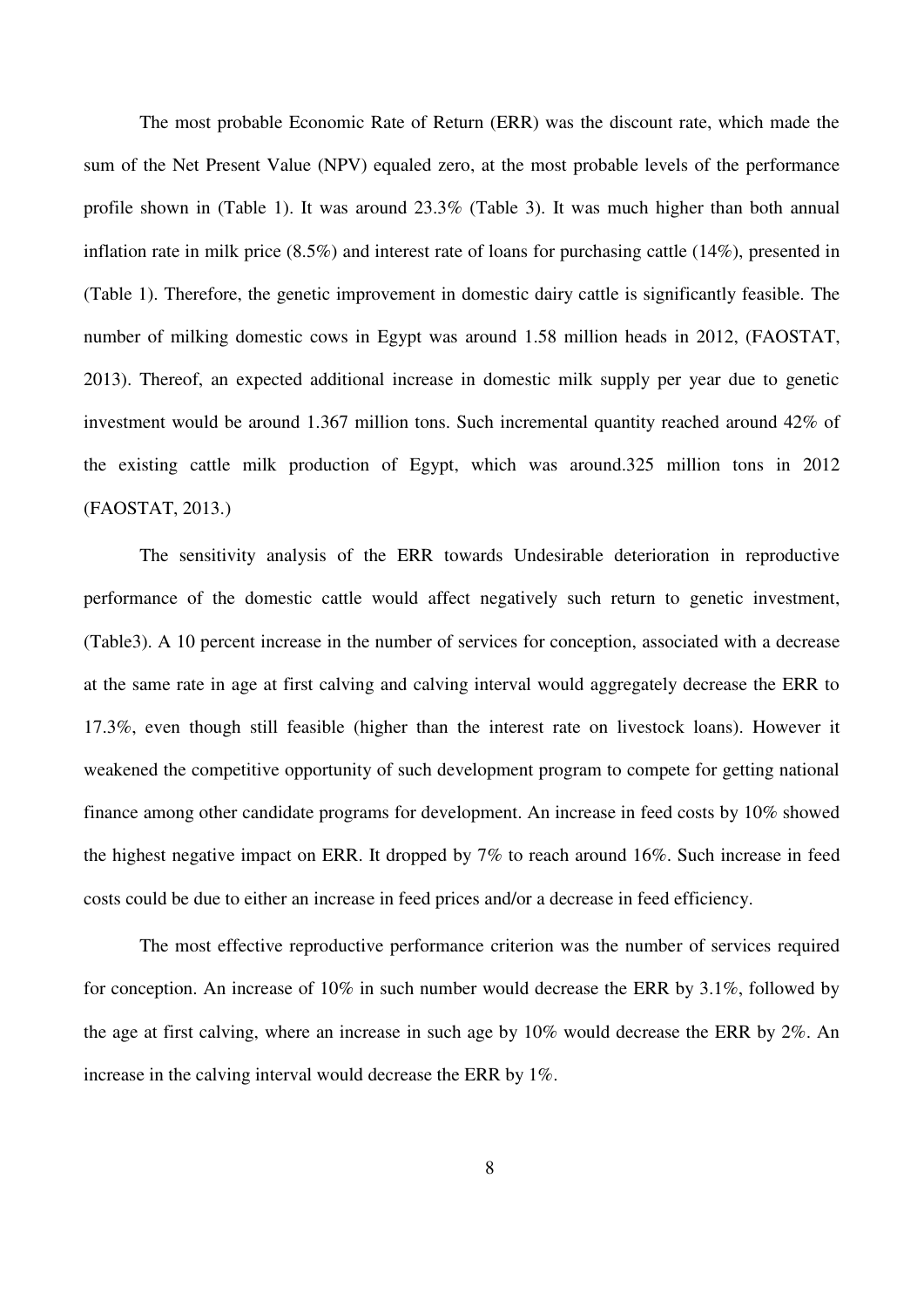Precise heat detection on time and proper application would help in decreasing the number of services required for conception. It, also, would shorten the service period and consequently the Calving Interval. A training program for the inseminators and dairy cattle holders, associated with sufficient communication system for calling the inseminators on time and availability of sufficient infrastructure and transportation in the villages would be the basic elements of a successful genetic improvement program. A proper feeding system for replacement heifers would enable them to reach the appropriate age for breeding. Accordingly, they would reach a less age at first calving. Livestock Extension institutions and finance institutions should work on a target oriented credit line to approach such goals.

The model presented in this study is recommended for assessment of the feasibility of the A.I program applied in many developing countries for genetic improvement of the domestic dairy cattle. Other traits of milk quality, particularly milk fat and milk protein contents could be added to the model when such quality criteria have significant impacts on milk demand and price.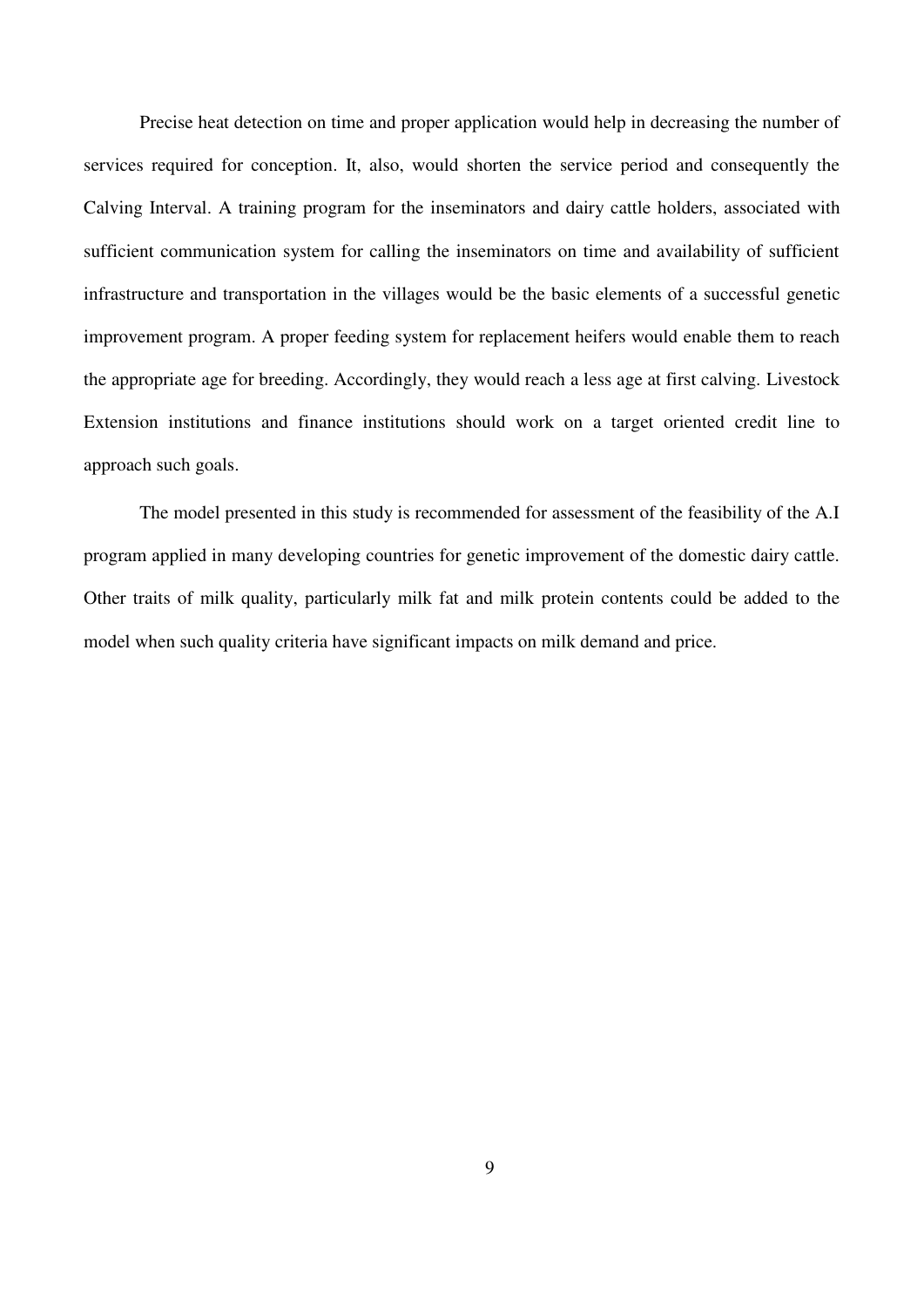| Symbol      | Unit                 | Average |
|-------------|----------------------|---------|
| $P_m$       | <b>EGP</b>           | 2.50    |
| $r_{\rm c}$ | $\%$                 | 14%     |
| $r_{p}$     | $\%$                 | 8.5     |
| rm          | $\%$                 | 1.2%    |
| $P_s$       | <b>EGP</b>           | 157.80  |
| R           | $\%$                 | 0.55    |
| <b>PDM</b>  | Kg                   | 865.00  |
| <b>ACR</b>  | number               | 1.59    |
| <b>CR</b>   | $\frac{1}{\sqrt{2}}$ | 81.08   |
| <b>ACR</b>  | $\%$                 | 72.03   |
| <b>MR</b>   | $\%$                 | 1.88    |
| <b>AGC</b>  | Month                | 33.71   |
| <b>LP</b>   | Day                  | 243     |
| <b>DP</b>   | Day                  | 144     |
| CI          | Day                  | 387     |
| CP          | Day                  | 117     |
|             |                      |         |

Table 1 Average Prices and Reproductive traits Introduced in the Model

Source: Compiled and Calculated from:

(1) Field Sample Survey Data,

(2) USDA (2013) "DHIA Active AI Sire Summary List" , December, 2013

Table (2) Mature Equivalent Factor of Dairy cattle

| <b>Calving Season</b> | kg of Milk | Mature Equivalent Factor |  |
|-----------------------|------------|--------------------------|--|
|                       |            |                          |  |
| 1st                   | 1,400      | 1.28                     |  |
|                       |            |                          |  |
| 2nd                   | 700        | 1.12                     |  |
|                       |            |                          |  |
| 3rd                   | 300        | 1.05                     |  |
|                       |            |                          |  |
| Mature                | 0          |                          |  |
|                       |            |                          |  |

Source: compiled from: Miller, Paul (1985)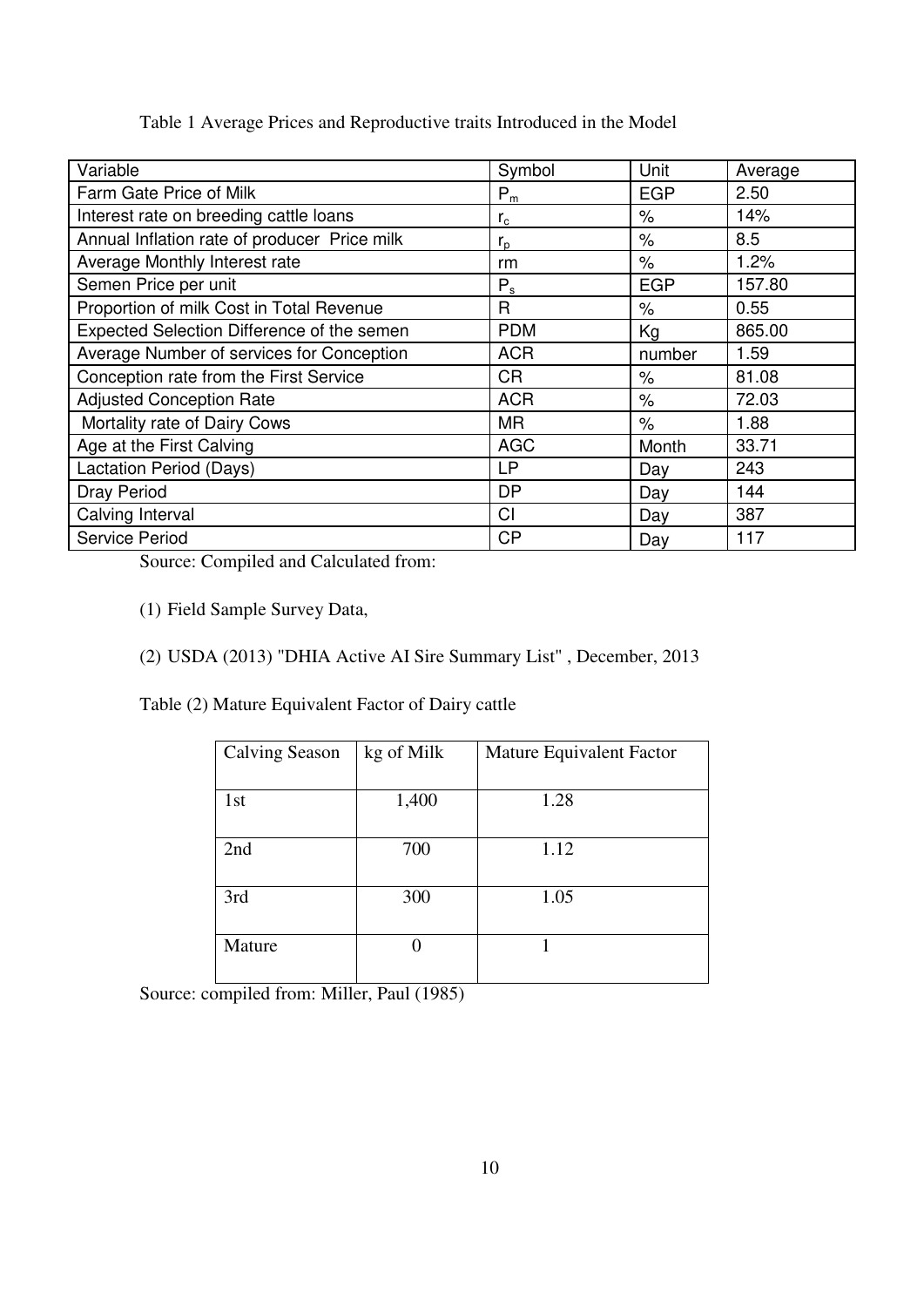| Table (3) predicted the Most Probable Economic rate of Return and Sensitivity Analysis |
|----------------------------------------------------------------------------------------|
|----------------------------------------------------------------------------------------|

| Variables of The Investment Analysis Model          | Expected<br>Change | Estimated<br><b>ERR</b> | Change from the<br>most<br>probable rate |
|-----------------------------------------------------|--------------------|-------------------------|------------------------------------------|
| The Most Probable level of All variables            | None               | 23.29%                  | None                                     |
| Change in milk price                                | 10% decrease       | 19.90%                  | 3.39%                                    |
| Change in semen unit price                          | 10% Increase       | 20.22%                  | 3.07%                                    |
| Change in proportion of feed costs in milk income   | 10% Increase       | 16.26%                  | 7.04%                                    |
| Change in average number of services for conception | 10% Increase       | 20.22%                  | 3.07%                                    |
| Change in age at the first calving                  | 10% Increase       | 21.37%                  | 1.93%                                    |
| Change in calving interval                          | 10% Increase       | 22.19%                  | 1.11%                                    |
| Change in all reproductive performance criteria     | 10% more           | 17.29%                  | 6.00%                                    |

Source: Calculated from the Model Equations (1-17) and Tables (1 and 2)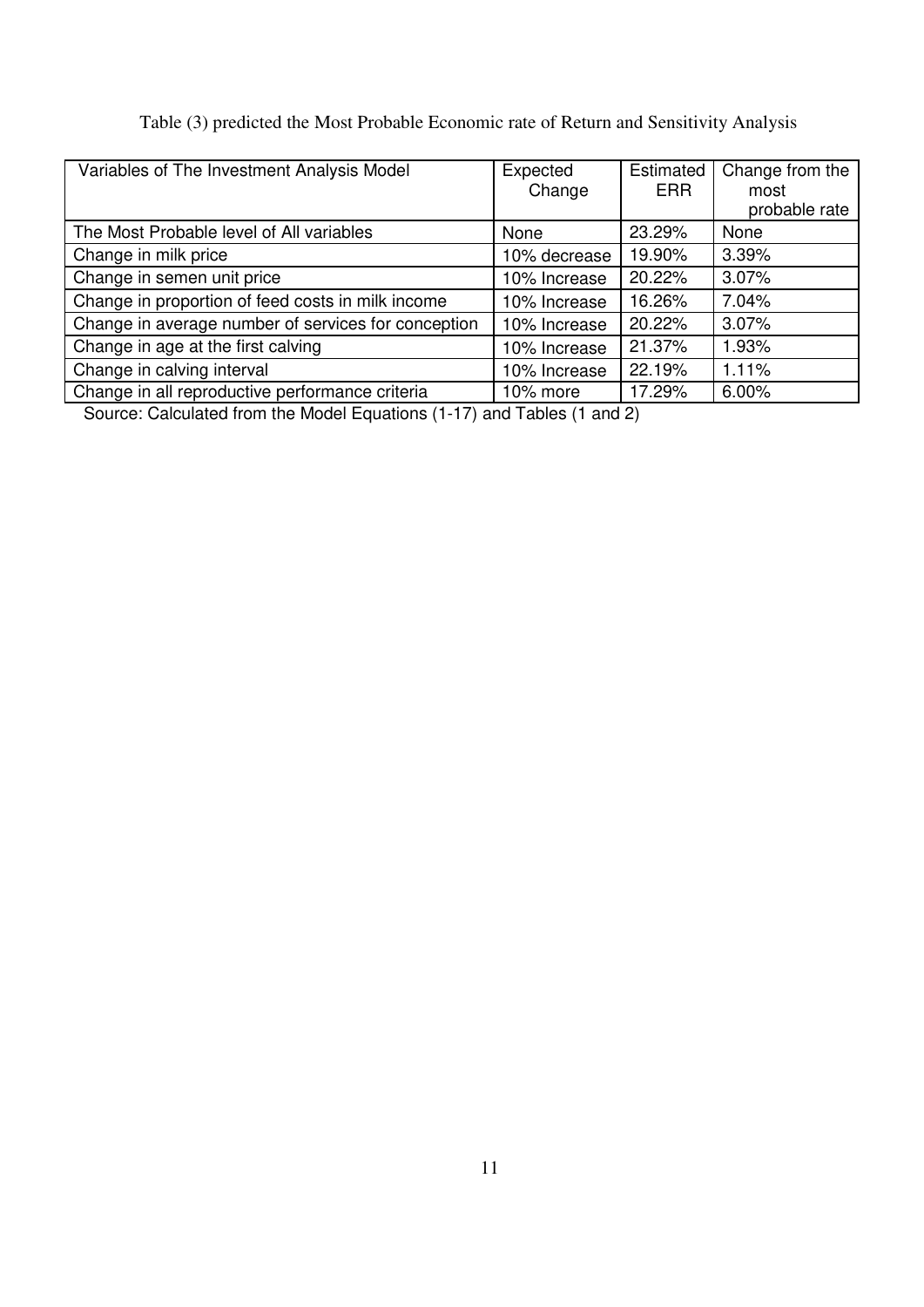## *REFERENCES*

- Barnard, C. S., and Nix, J. S., (1979) "Farm Planning Control" 2nd Edition, Cambridge McMahon, R. T., (1985) "Effects of Planning Horizon and Conception Rate on Profit Maximizing Selection of Artificial Insemination Sires, J. Dairy Sci., Vol., 68
- Blake, Robert W., C., Shumway, Richard, Tomaszewski, Michael A., Rickard, Greg P. and Brown, M. L. (1979) "Farm Budgets from Farm Income Analysis to Agricultural Project Analysis" World Bank, the John Hopkins University Press, Baltimore, USA FAOSTAT, (2013), FAO Statistics Division <fao.org>
- Gittenger, J. Price (1982) "Economic Analysis of Agricultural Projects" 2nd Edition, EDI in Economic Development, World Bank, the John Hopkins University Press, Baltimore, USA

La-Bore, John M. (1988) "Profit-Maximizing Dairy Sire Selection Package" Southern Journal of Agricultural Economics July,

Livestock, Animal Products and Fish Marketing Systems in Egypt" in "Price and Marketing Policies of Egypt", (Editors) Bishay, Fahmy Nasser S., and Abdullah, Z., FAO, TCP-EGY-6652, Rome, Italy

- Lumby, Stephen (1991) "Investment Appraisal and Financing Decisions" Fourth Edition, Chapman Hall Press, London
- Mara, P. F. O., Wilkins, R., J., t' Mannetje, L., Lovett, L., K., Rogers, P., A., M., and Poland, T., M., **(2005)** "20<sup>th</sup> Grassland Congress: Offered Papers", Wageningen Academic Publishers, the **Netherland**
- Mashhour, Ahmed (1995) "Economics of Biotechnology for Dairy Cattle in Egyptian Agriculture: The genetic Investment" Ph. D. Dissertation, Department of agricultural Economics, Faculty of agriculture, Zagazig University, Zagazig, Egypt
- Miller, Paul (1985) "A Recent Study of Age Adjustment" Journal of Dairy Science Vol., 56, No. 7, P. 952-958
- Nigm, A., Soliman, Ibrahim, Hammed, M., and Abdul Aziz, A., (1986) "Milk Production and Reproductive Performance of Egyptian Cows and Buffaloes in Small Livestock Holdings" Proceedings of the 7th Conference of Animal Production, P.273-289, Egyptian Society of Animal Production, Faculty of Agriculture Cairo University, Giza, Egypt
- Pryce, J. E., Coffey, M. P. and Simm, G. J., (2001) "The Relationship between Body Condition Score and Reproductive Performance" J. Dairy Sci. 84:1508–1515
- Sharaf, Mohammed, Soliman, Ibrahim and Salim, Ahmed (1987) "Towards Development of Marketing University Press, Cambridge, UK
- Soliman, Ibrahim (1985) "The Economic Feasibility Of Artificial Insemination Methods In Genetic Investment Programs", A Seminar on " Artificial Insemination Projects Planning in The Arab Countries", Organized By The Food And Agriculture Organization Of The United Nations and The Arab Organization of Agricultural Development of Arab League, In Conjunction with The Ministry Of Agrarian Reform, The Kingdom Of Morocco, Rabat, P. 1-29
- Soliman, Ibrahim (2007) "Economic Utilization for Dairy Buffalo Under Intensive agricultural System", Italian Journal of Animal Sciences, Vol. 6, No. 2, P. 1367-1375
- Soliman, Ibrahim (2007) "The high price of animal products: Is It a Transient Crisis or an Authentic Egyptian Economy Phenomenon?" Proceeding of 15th Conference of Agricultural Economists, the Egyptian Society of Agricultural Economics, Agriculturalists Club, Cairo, Egypt, P. 372-992
- Soliman, Ibrahim (2008) "Role of Dairy Buffalo in Egypt Food Security" Buffalo Newsletters, Issue No. 23rd, FAO, Rome Italy
- Soliman, Ibrahim (2013) "Buffalo Share in Small Farmer Welfare under Intensive Agricultural System: The Case Study of Egypt", Buffalo Bulletin, 32 (1): 132-140
- Soliman, Ibrahim and Basioni, Hala, (2012) "Egyptian Agricultural Exports Competitiveness", Journal of Egypt Contemporary, Egyptian Association of Political Economics, Legislation and Statistics, Vol. 104 No. 505 P. 5-40, Cairo, Egypt